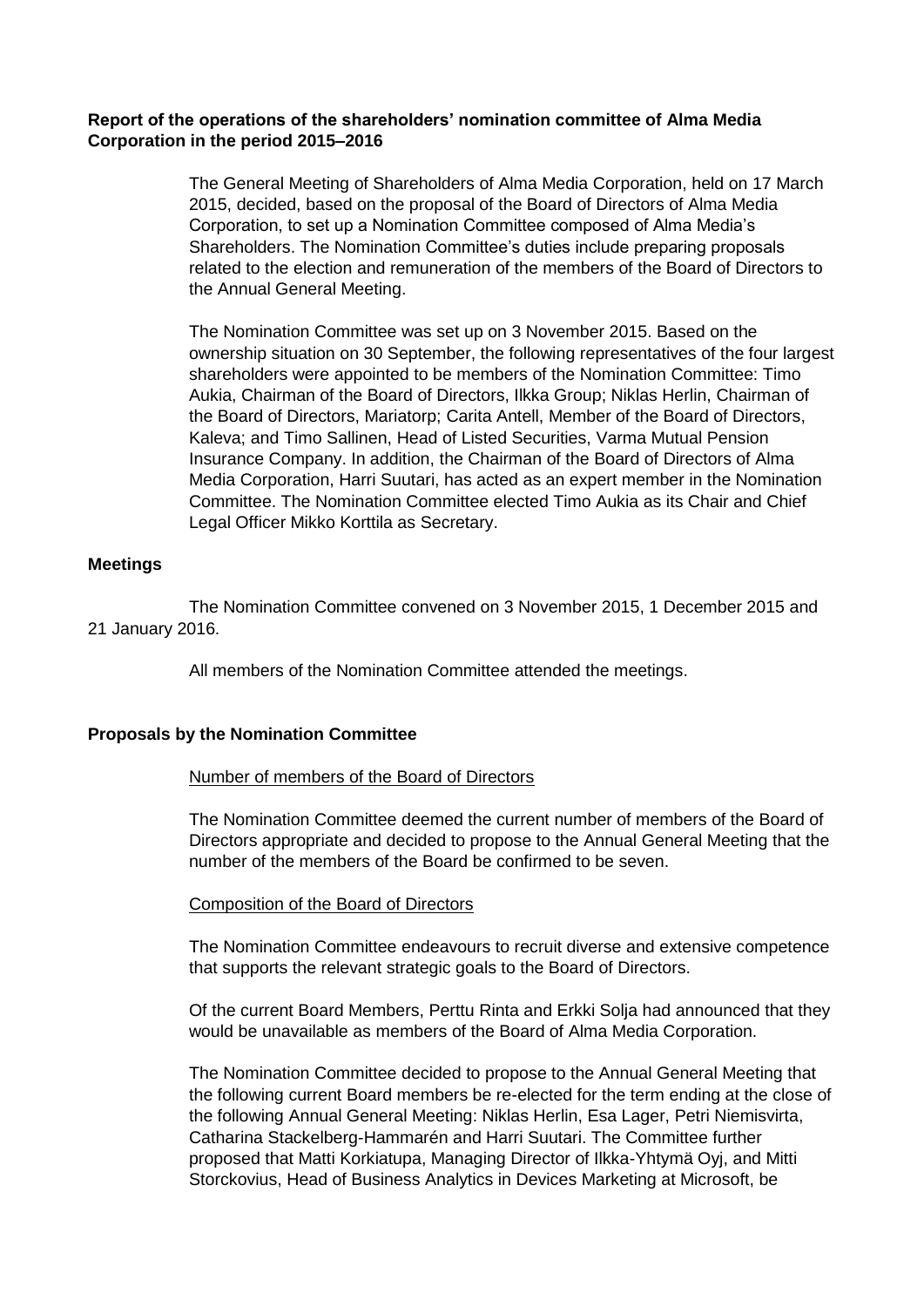elected as new Board members for the same term of office. The personal details of the current members of the Board and information on their positions of trust can be found on the company website at www.almamedia.fi/sijoittajille/hallinto/hallitus.

Matti Korkiatupa (born 1955, agronomist) has served as the Managing Director of Ilkka-Yhtymä Oyj since 1999. Korkiatupa is a Member of the Board of Arena Partners Ltd, Alma Mediapartners Oy, Lännen Media Oy, and the Finnish Newspapers Association.

Mitti Storckovius (born 1971, Master of Political Sciences, MBA) held positions at Nokia Ltd between 2004 and 2014, and since 2014 has assumed responsibility for the planning of Microsoft's phone business and marketing analytics.

Shareholders representing more than half of Alma Media shares and voting rights had notified that they support the Nomination Committee's proposal.

### Proposal for the remuneration of the Board of Directors

The Nomination Committee proposed to the Annual General Meeting that the remuneration of the Board of Directors be increased, as it has remained unchanged since 2011, and that the following annual remuneration be paid to the members of the Board of Directors to be elected at the Annual General Meeting for the term of office ending at the close of the Annual General Meeting 2017: to the Chairman of the Board of Directors EUR 40,000 (previously 33,000) per year, to the Vice Chairman EUR 32,000 (previously 27,000) per year, and to members EUR 27,000 (previously 22,000) per year.

Additionally, and in accordance with the resolution of the 2015 Annual General Meeting, the Chairmen of the Board and committees would be paid a fee of EUR 1,000, Vice Chairmen a fee of EUR 700, and members a fee of EUR 500 for those Board and committee meetings that they attend. It was proposed that Board members' travel expenses be compensated in accordance with company travel regulations.

The members of the Board would, as decided by the Annual General Meeting, acquire a number of Alma Media Corporation shares corresponding to approximately 40% of the full amount of the annual remuneration for Board members, taking into account tax deduction at source, at the trading price on the regulated market arranged by the Helsinki Stock Exchange. Members of the Board are obligated to arrange the acquisition of the shares within two weeks of the release of the first quarter 2016 interim report or, if this is not possible because of insider trading regulations, at the earliest possible time thereafter. If it is not possible to acquire the shares by the end of 2016 for a reason such as pending insider transactions, the remuneration shall be paid in cash. Shares acquired in this way may not be transferred until the recipient's membership on the Board has expired. The company is liable to pay any asset transfer taxes which may arise from the acquisition of shares.

### Expenses of the Nomination Committee